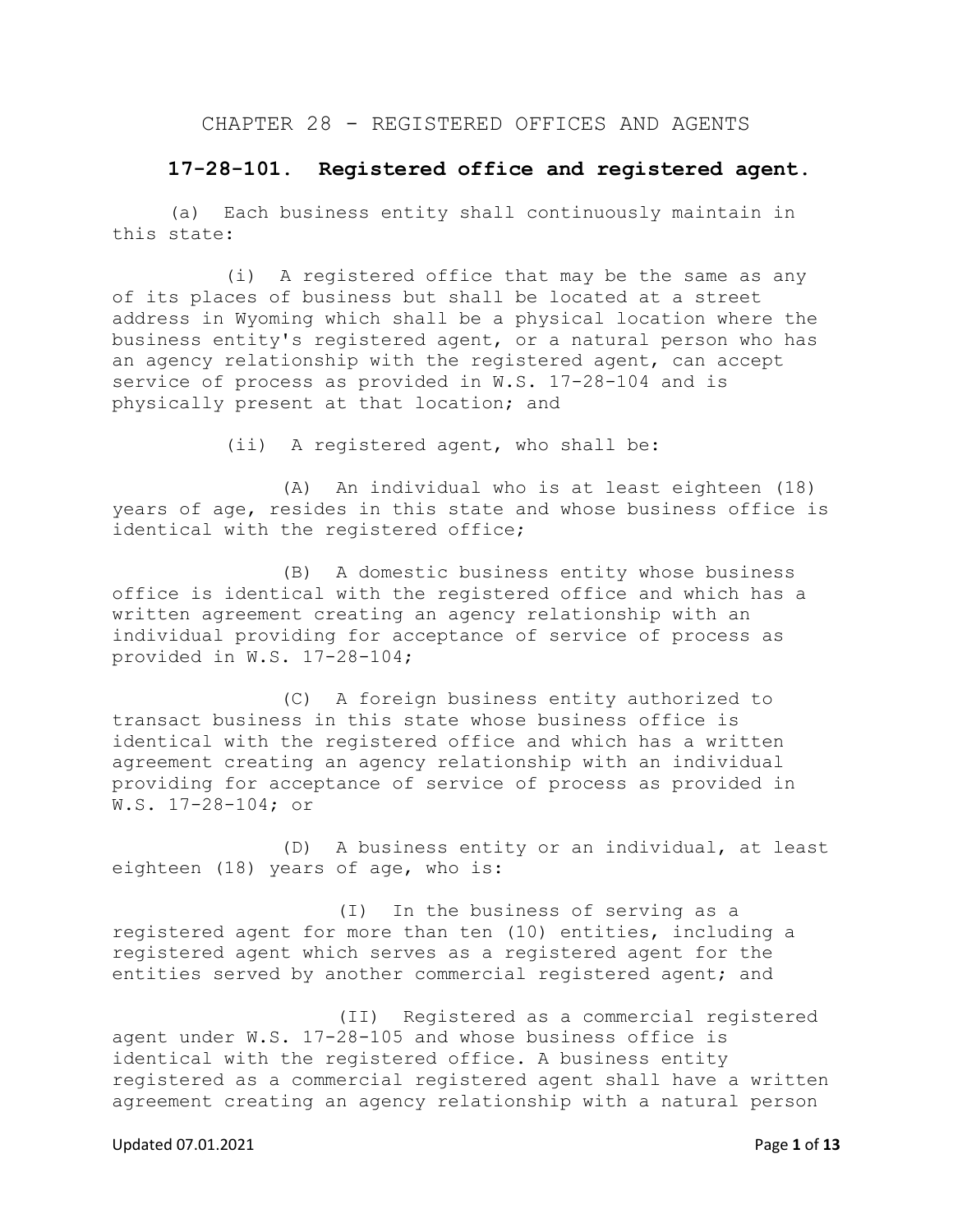providing for acceptance of service of process as provided in W.S. 17-28-104.

(b) For purposes of this chapter, "business entity" means a corporation, nonprofit corporation, limited liability company, limited partnership, cooperative marketing association, statutory trust, statutory foundation or registered limited liability partnership, whether foreign or domestic.

(c) Every registered agent shall certify compliance with the requirements of this chapter on a form prescribed by the secretary of state on the date of registration.

(d) For purposes of this chapter, "written agreement" or "contract creating an agency relationship" means any written document granting a natural person representing a registered agent the authority to accept service of process on behalf of any entity served by the registered agent. A single document may serve as authorization for each natural person representing the registered agent without listing each natural person individually.

(e) In addition to the requirements imposed by this section on business entities and registered agents, each business entity and registered agent shall maintain an email address that the secretary of state's office may use to serve documents on the business entity or registered agent as provided in W.S. 17-28-104.

## **17-28-102. Change of registered office or registered agent.**

(a) A business entity may change its registered office or registered agent by signing and delivering to the secretary of state for filing a statement of change that sets forth all of the following:

(i) The name of the business entity;

(ii) The street address of its current registered office;

(iii) If the current registered office is to be changed, the street address of the new registered office;

(iv) The name of its current registered agent;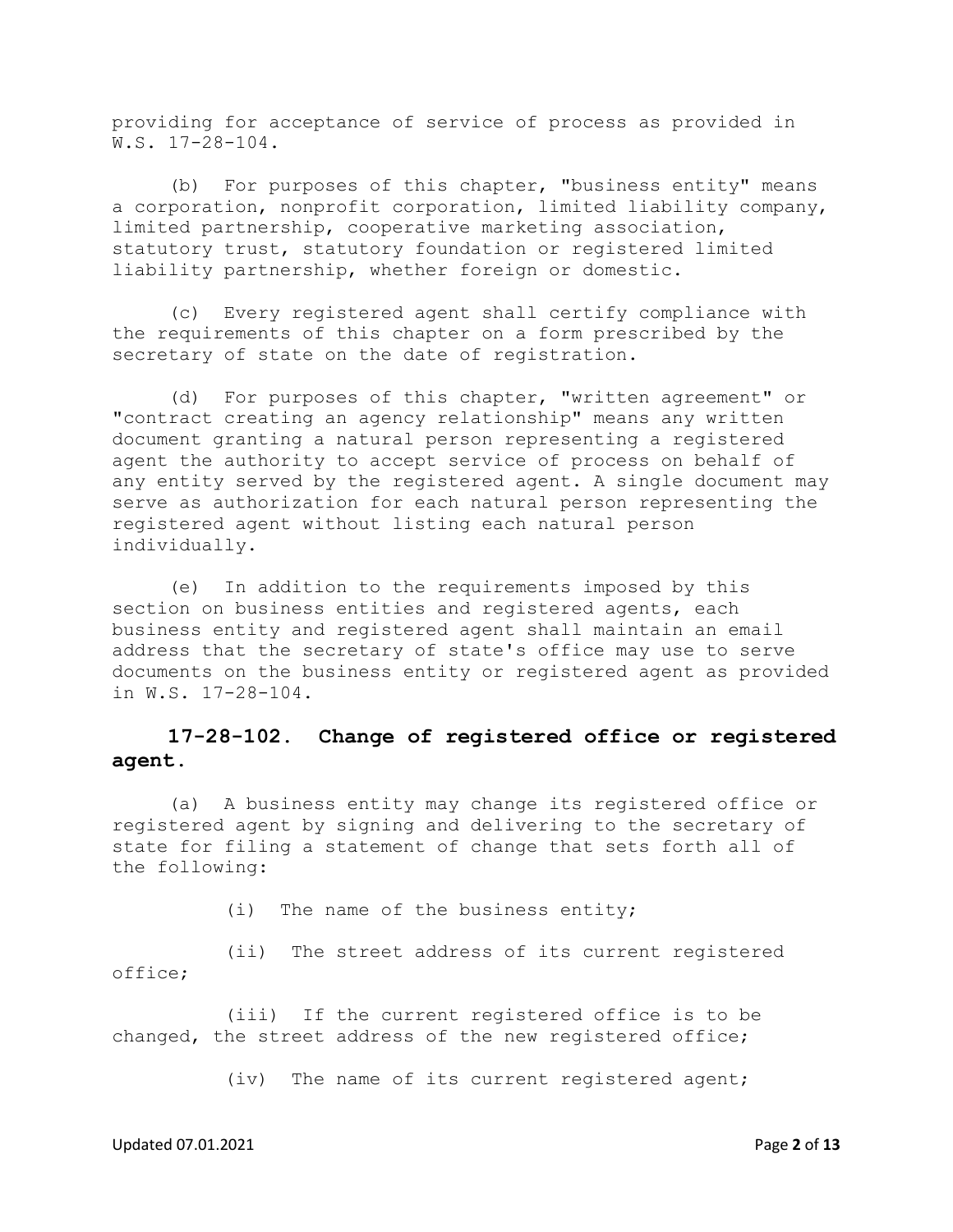(v) If the current registered agent is to be changed, the name of the new registered agent and the new agent's written consent to the appointment executed by the registered agent, either on the statement or attached to it;

(vi) That the new registered office and registered agent comply with the requirements of W.S. 17-28-101 through 17- 28-111;

(vii) That after the change or changes are made, the street addresses of its registered office and the business office of its registered agent will be identical, if applicable;

(viii) The email address of its registered agent as required by W.S. 17-28-101(e).

(b) If a registered agent changes the street address of his business office, he shall change the street address of the registered office of any business entity for which he is the registered agent by notifying the business entity in writing of the change and signing and delivering to the secretary of state for filing a statement that complies with the requirements of subsection (a) of this section and recites that every entity which the registered agent serves has been notified of the change.

(c) If a registered agent changes its name, it shall change the name of the registered agent of any business entity for which it is the registered agent by notifying the business entity in writing of the change and signing and delivering to the secretary of state for filing a statement that complies with the requirements of subsection (a) of this section and recites that every entity which the registered agent serves has been notified of the change.

(d) If a business entity changes its email address required by W.S. 17-28-101(e), the business entity shall notify the secretary of state of the new email address.

## **17-28-103. Resignation of registered agent.**

(a) A registered agent may resign his agency appointment by signing and delivering to the secretary of state for filing the signed original and one (1) exact or conformed copy of a statement of resignation for each entity from which the registered agent resigns. The statement may include a statement that the registered office is also discontinued. The statement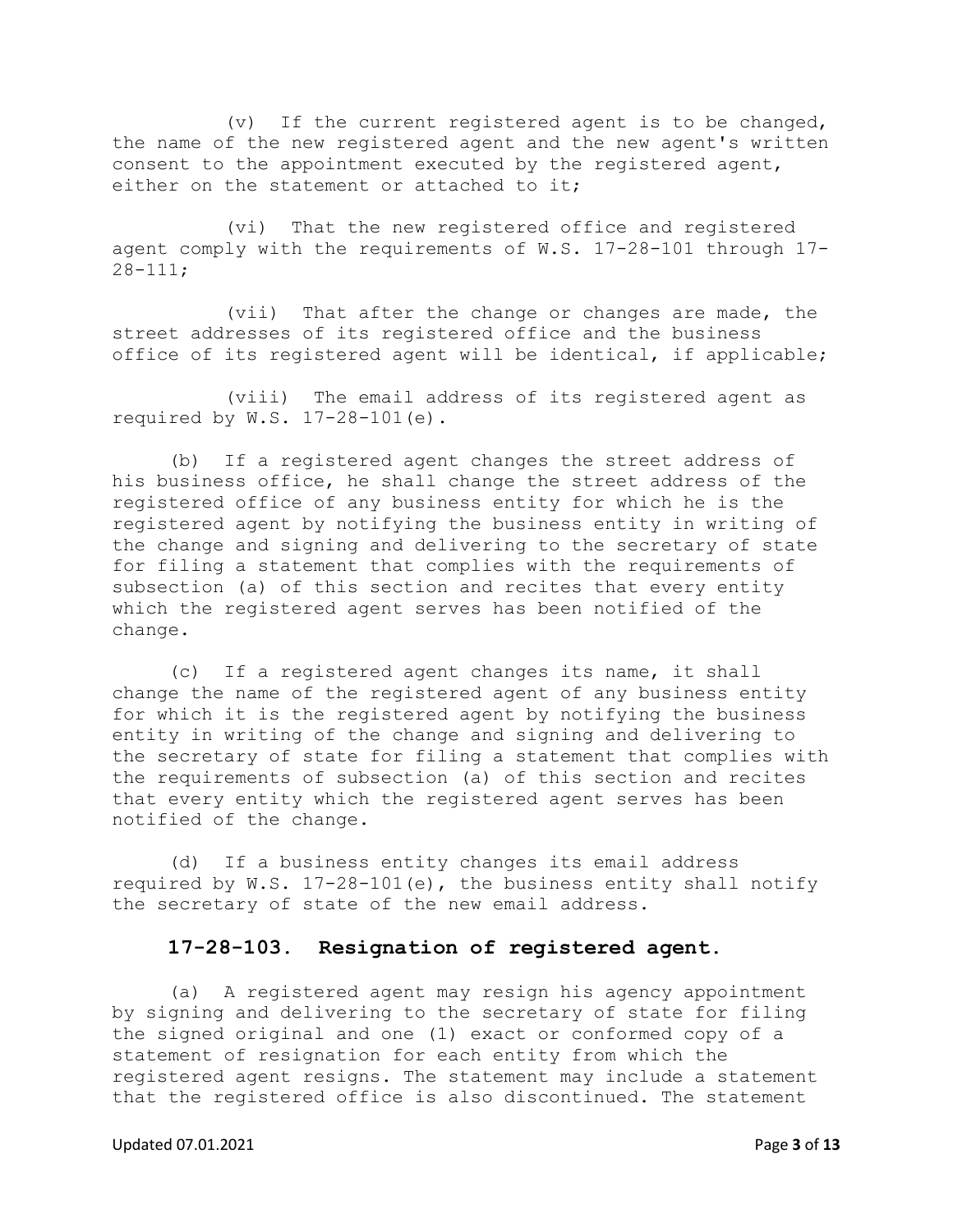of resignation shall state that the registered agent has sent notice to each affected entity at least thirty (30) days prior to the filing of the statement of resignation to the address of the entity last known to the registered agent. The statement shall be addressed to any officer or other authorized person of the entity other than the registered agent.

(b) Upon receiving the resignation of a registered agent where no successor is appointed, the entity shall provide the secretary of state with a statement of change in compliance with W.S. 17-28-102(a) within thirty (30) days following receipt by the business entity of the statement of resignation by a registered agent.

(c) A registered agent may resign his agency appointment and appoint a new registered agent that complies with W.S. 17- 28-101(a) by signing and delivering to the secretary of state on a statement of change of registered agent form designated by the secretary of state:

(i) A signed original and one (1) exact or conformed copy of a statement of resignation for each entity from which the registered agent resigns;

(ii) A statement from each affected entity ratifying and approving the appointment of the new registered agent;

(iii) A statement designating a new registered office for each entity affected; and

(iv) A statement from the new registered agent certifying his compliance with all requirements of this chapter and acknowledging his appointment to serve as registered agent for each entity affected.

(d) The agency appointment is terminated, and the registered office discontinued if so provided, on the date on which the statement of resignation was filed under subsections (a) and (b) of this section. The agency appointment is terminated, the registered office discontinued if so provided, and the new registered agent and registered office are effective on the date on which the statement of change of registered agent was filed under subsection (c) of this section.

(e) If an agency appointment is terminated under the provisions of this section and no successor is appointed, service of process on the business entity shall be upon the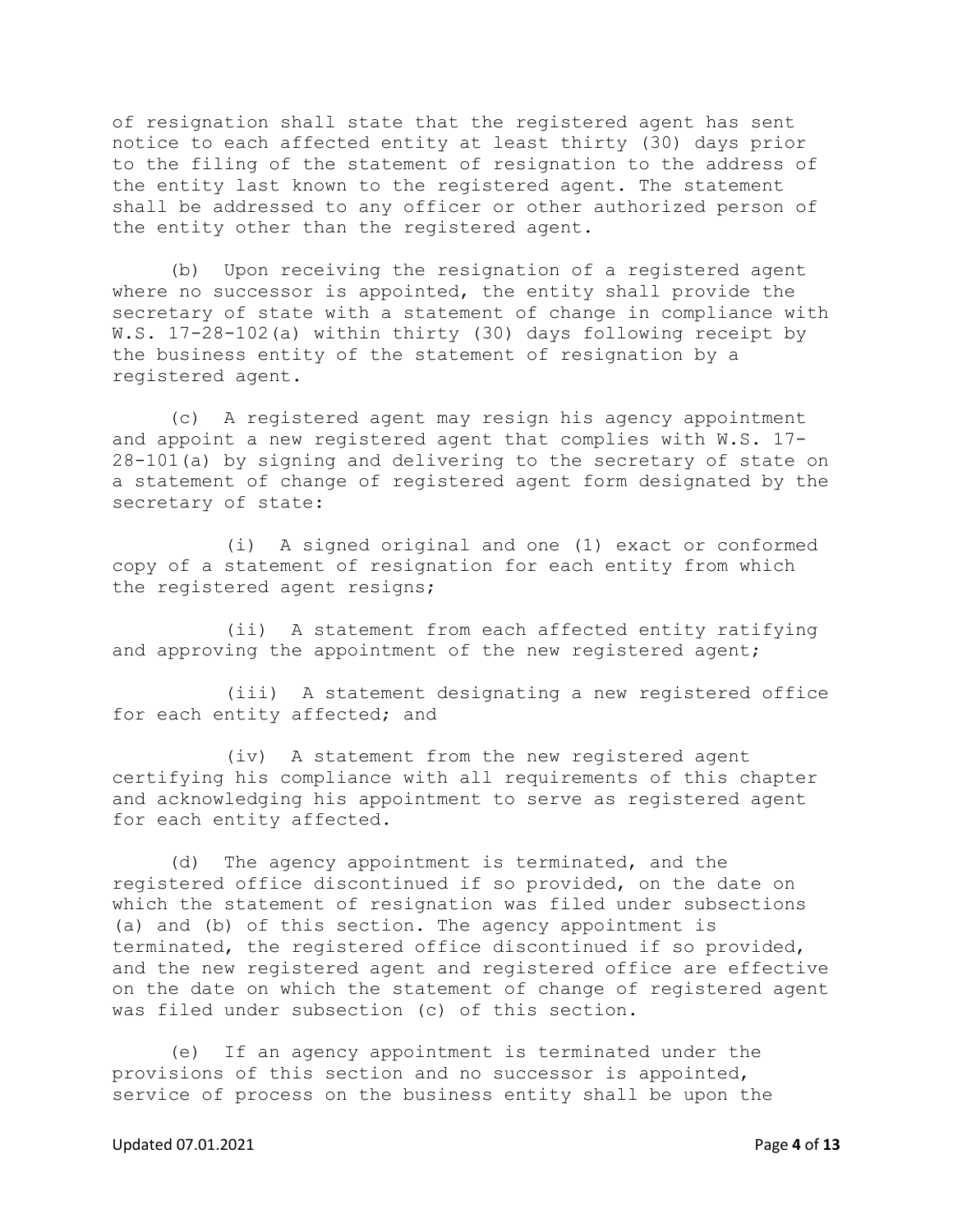secretary of state until a new appointment is made or until the entity is administratively dissolved or revoked.

(f) Upon receipt of resignation by a registered agent where no successor is appointed, the secretary of state shall classify the entity as delinquent awaiting administrative dissolution, revocation or forfeiture of its articles of organization as appropriate.

(g) Failure of a commercial registered agent to renew registration pursuant to W.S. 17-28-106 shall constitute a resignation of the registered agent pursuant to this section for purposes of administrative dissolution, revocation or forfeiture of the entities represented, but the registered agent shall remain responsible for all the requirements of this chapter with respect to each entity represented until a new registered agent is appointed, the registered agent has resigned in accordance with subsection (a) of this section or until the entity is administratively dissolved, revoked or its authority to transact business is forfeited.

### **17-28-104. Service on business entity.**

(a) A business entity's registered agent, or the natural person having an agency relationship with the registered agent as provided in W.S. 17-28-101(a), shall accept service of process, notice, or demand required or permitted by law that is served on the entity. The secretary of state may provide service of process, notice or demand by electronic means.

(b) If a business entity has no registered agent, or the agent cannot with reasonable diligence be served, the entity may be served by registered or certified mail, return receipt requested, addressed to the entity at its principal office. Service is perfected under this subsection at the earliest of:

(i) The date the entity receives the mail;

(ii) The date shown on the return receipt, if signed, either manually or in facsimile, on behalf of the entity; or

(iii) Five (5) days after its deposit in the United States mail, as evidenced by the postmark, if mailed postpaid and correctly addressed.

(c) A business entity may be served as provided in this section or as provided in the Wyoming Rules of Civil Procedure.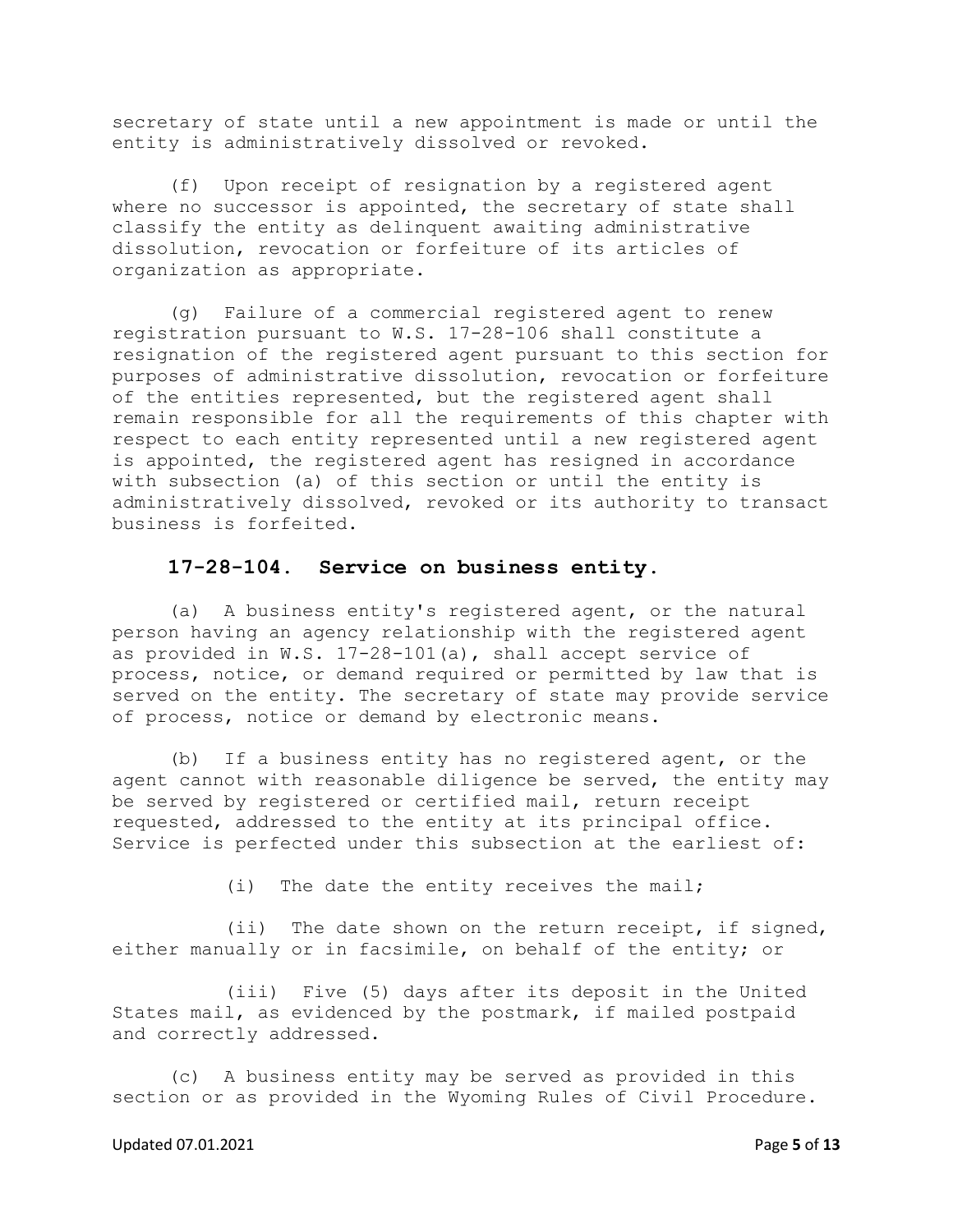(d) Every entity shall provide to its registered agent, or to the secretary of state as provided in W.S. 17-28-107(b), and keep current the name, mailing address and physical address, if different, and business telephone number of a natural person who is an officer, director, limited liability company member or manager, managing partner or trustee of the entity who is authorized to receive communications from the registered agent and is deemed the designated communications contact for the entity. The designated communications contact for the entity shall not be the entity's registered agent or an employee of the entity's registered agent unless the registered agent is the entity's officer, director, limited liability company member or manager, managing partner or trustee.

(e) Upon formation of a business entity, the business entity shall execute a consent to service by electronic means for use in the limited circumstances where the business entity has no registered agent or where the agent cannot with reasonable diligence be served. Upon acceptance of a summons in accordance with the limited circumstances specified in this subsection, the secretary of state may elect to serve the business entity by electronic means in lieu of the process specified in subsection (b) of this section. Service is perfected under this subsection on the date the electronic communication is sent to the business entity.

## **17-28-105. Commercial registered agent registration required.**

(a) Except as provided in subsection (b) of this section, no person shall transact business in this state as a registered agent unless the person is registered with the secretary of state in accordance with the provisions of this section and W.S. 17-28-106. Violation of this section is punishable under W.S. 17-28-109.

(b) The registration requirements of this section and W.S. 17-28-106 shall not apply to a person who serves as registered agent for ten (10) or fewer business entities, unless the registered agent is serving as registered agent for an entity or entities that is serving as registered agent for more than ten (10) business entities.

(c) Any person claiming to be exempt from registration requirements based upon the provisions of subsection (b) of this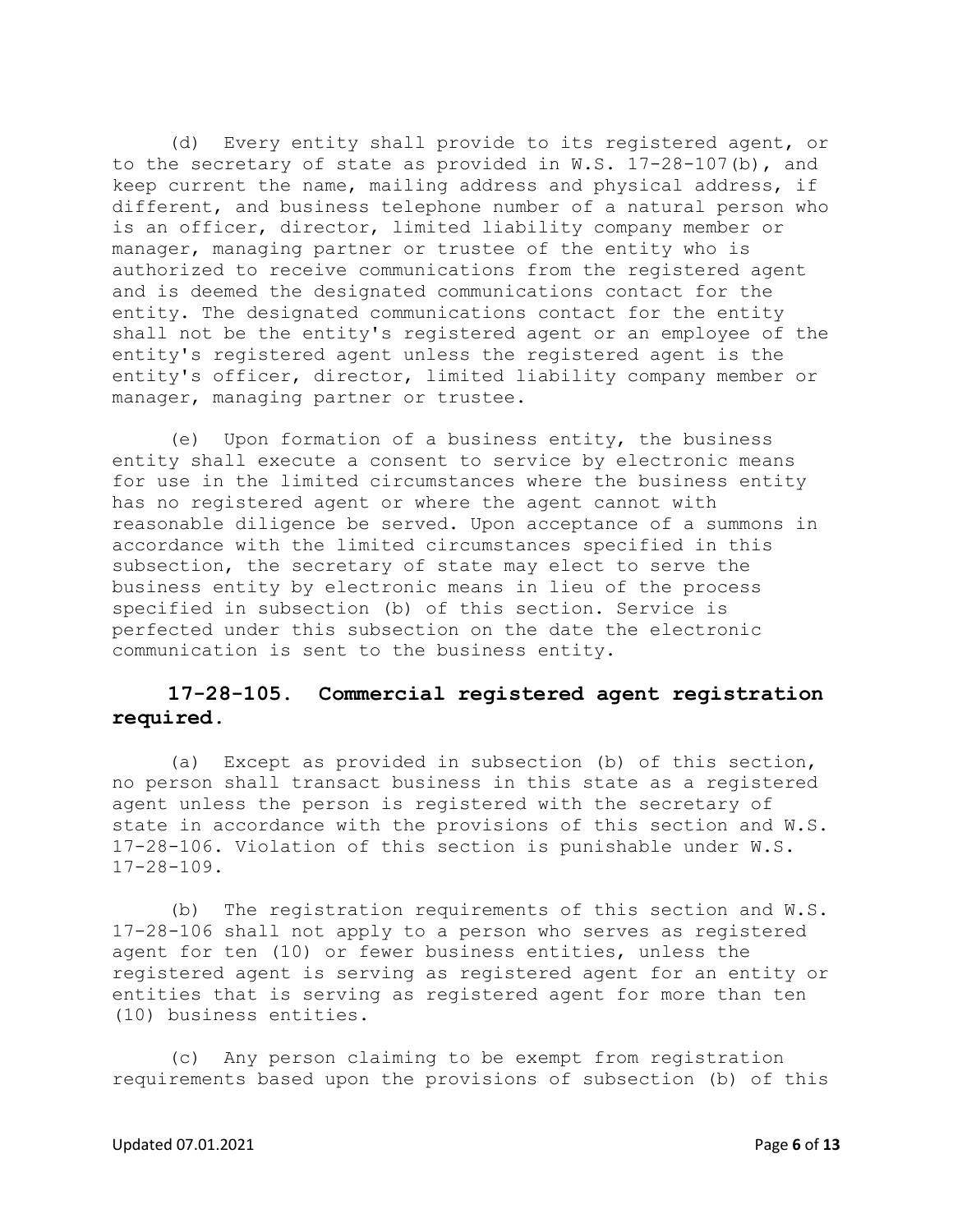section shall have the burden of proving the exemption in any administrative or other civil action.

(d) For purposes of W.S. 17-28-106, "commercial registered agent" means a registered agent required to register under this section.

(e) A commercial registered agent shall not:

(i) Have been convicted of any felony;

(ii) Have any officer, director, partner, manager or other authorized person who has been convicted of any felony;

(iii) Engage in conduct in connection with acting as a registered agent that is intended or likely to deceive or defraud the public; nor

(iv) Have any officer, director, partner, manager or other authorized person whose ability to act as a registered agent has been revoked by the secretary of state or a comparable official in another state for engaging in conduct in connection with acting as a registered agent that is intended or likely to deceive or defraud the public, or who was an officer, director, partner, manager or other authorized person of an entity whose ability to act as a registered agent has been so revoked.

## **17-28-106. Registration requirements.**

(a) A commercial registered agent shall obtain a registration by filing an application with the secretary of state. The application shall be executed and sworn under penalty of perjury and contain information the secretary of state requires by rule including:

(i) The legal name of the applicant;

(ii) The applicant's physical street address of its registered office in this state where service may be made. A separate mailing address may be included in addition to the physical street address;

(iii) Whether the applicant, or in the case of a corporation or other business entity its officers or directors, members, partners or persons serving in a similar capacity, has ever been convicted of a felony;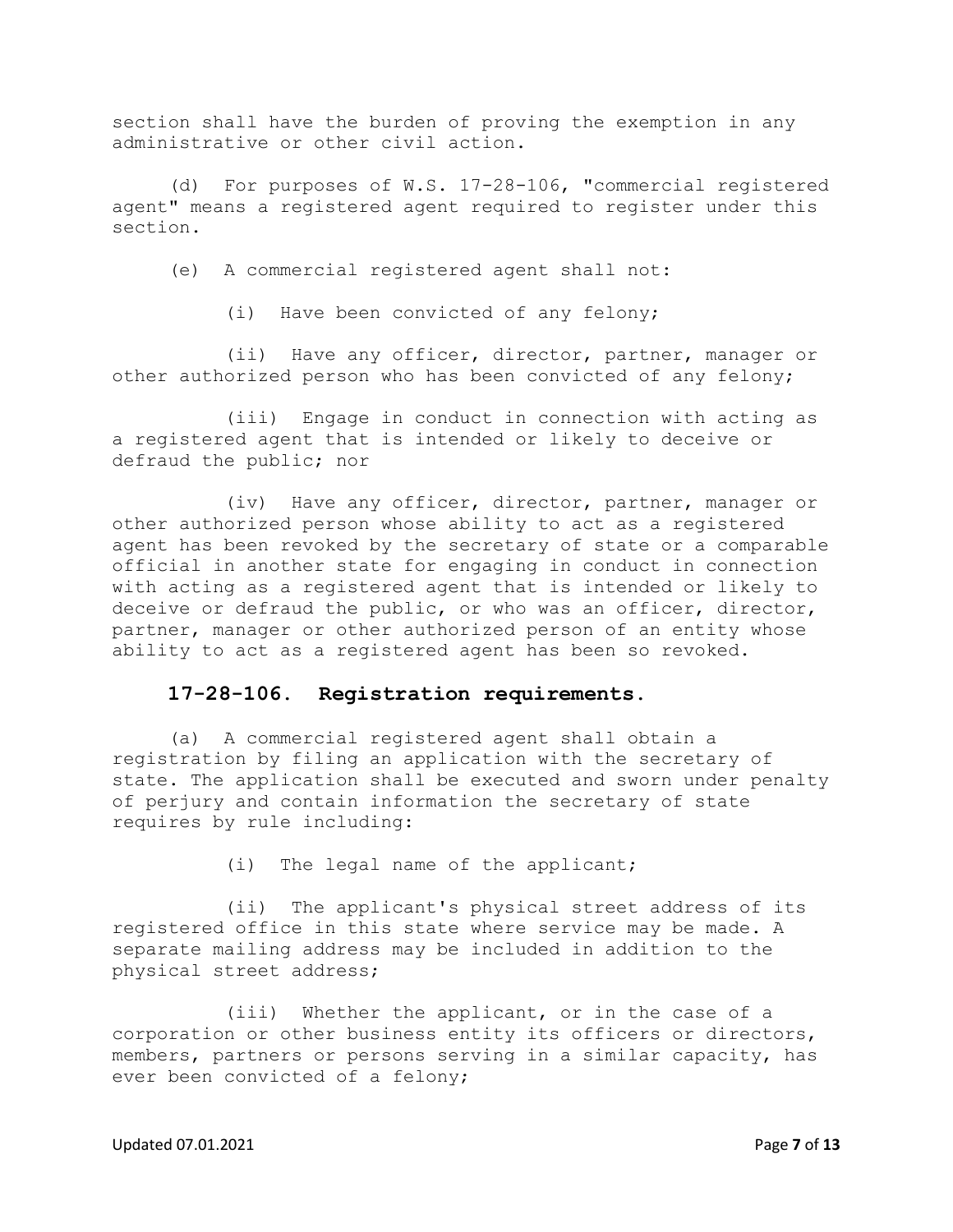(iv) The name, address and phone number of the person who has authority to act on behalf of the commercial registered agent;

(v) A statement that the applicant is eighteen (18) years or older if the applicant is a natural person;

(vi) The name, physical street address, phone number and normal business hours of the registered office where the natural person with whom the agent has an agency agreement for purposes of receiving service of process, if applicable may be served;

(vii) The applicant's email address where service may be made by the secretary of state;

(viii) Other information the secretary of state deems appropriate in the registration and identification of registered agents.

(b) Every applicant for registration shall pay a filing fee as set by rule adopted pursuant to this chapter. The fee, other than the late filing fee provided in subsection (c) of this section, shall be designed to recover the cost of administering the provisions of this chapter relating to registered agents. If an application is withdrawn or denied, the secretary of state shall retain the entire fee.

(c) Registration of a commercial registered agent shall be valid for the calendar year of registration and shall expire December 31 of each year subject to the following:

(i) Renewal of registration shall be made by paying the annual registration fee by November 30 of each calendar year;

(ii) Any person acting as a commercial registered agent who renews the registration between December 1 and December 31 shall pay an additional late registration fee equal to the annual filing fee;

(iii) Any person who acts as a commercial registered agent after the expiration of his registration on December 31 of each year and willfully or by neglect fails to renew such registration as provided in this subsection shall be acting in violation of this act. Renewal of a commercial agent registration after December 31 shall be accompanied by a late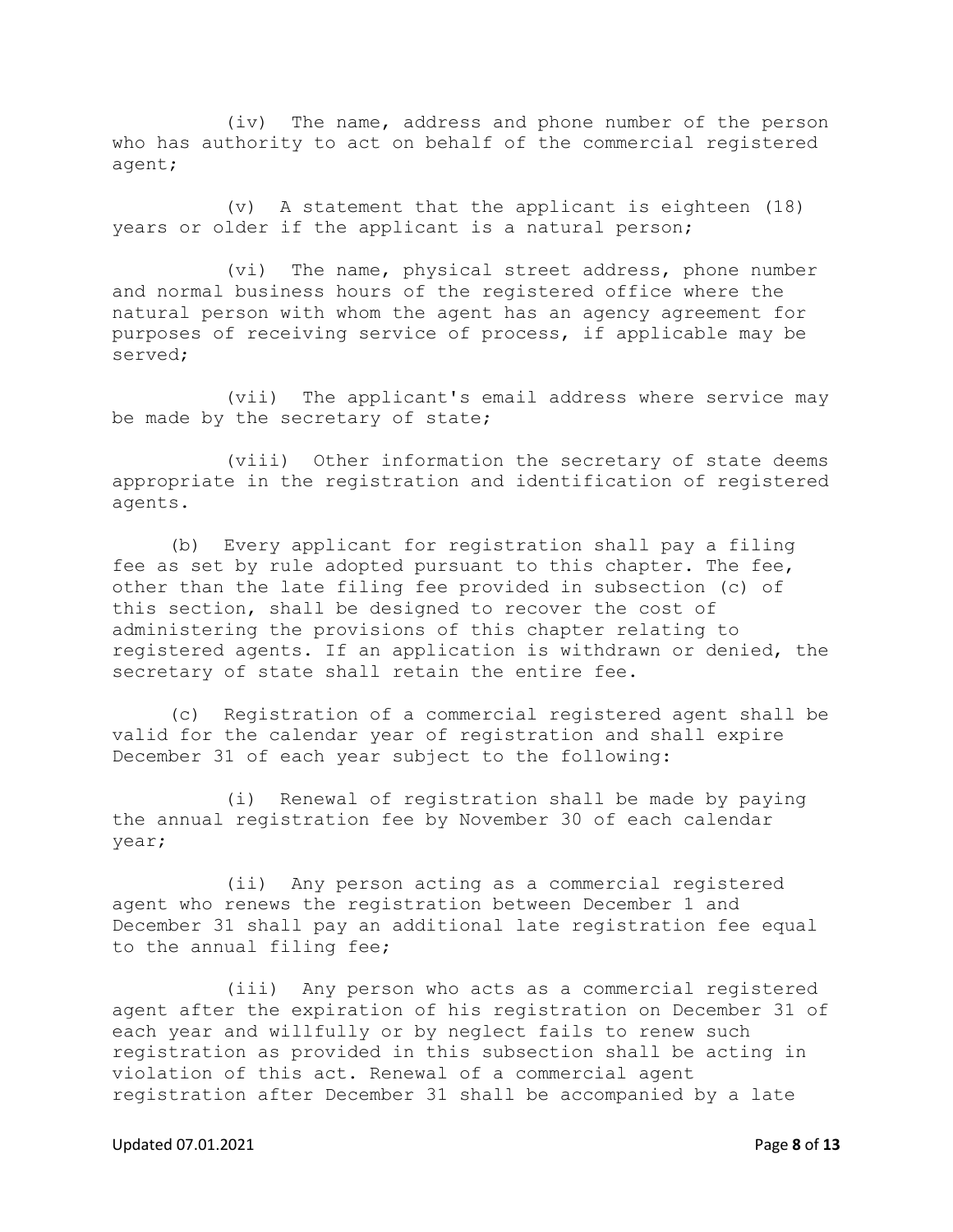renewal fee of five hundred dollars (\$500.00) plus an administrative fee which reflects the reasonable costs incurred by the secretary of state for notification of the entities, represented by the commercial registered agent, classified as delinquent awaiting administrative dissolution, revocation or forfeiture of its authority to transact business as provided in  $W.S. 17-28-103(f);$ 

(iv) All fees shall be paid in full prior to any reregistration as a commercial registered agent.

(d) The secretary of state may publish or cause a listing of registrants to be disseminated to interested persons under such rules as the secretary of state prescribes.

# **17-28-107. Duties of the registered agent; duties of the entity.**

(a) The registered agent shall:

(i) Maintain a physical address in accordance with W.S. 17-28-102(a)(ii) and as defined by the secretary of state by rule and maintain an email address as required by W.S. 17-28- 101(e);

(ii) Accept service of process in accordance with  $W.S. 17-28-104(a);$ 

(iii) Maintain the address of record to which all service of process is to be delivered for each entity represented;

(iv) Register as a commercial registered agent pursuant to W.S. 17-28-105 if applicable; and

(v) Maintain at the registered office, the following information for each domestic entity represented which shall be current within sixty (60) days of any change until the entity's first annual report is accepted for filing with the secretary of state and thereafter when the annual report is due for filing and shall be maintained in a format that can be reasonably produced on demand:

(A) Names and addresses of each entity's directors, officers, limited liability company managers, managing partners, trustees or persons serving in a similar capacity;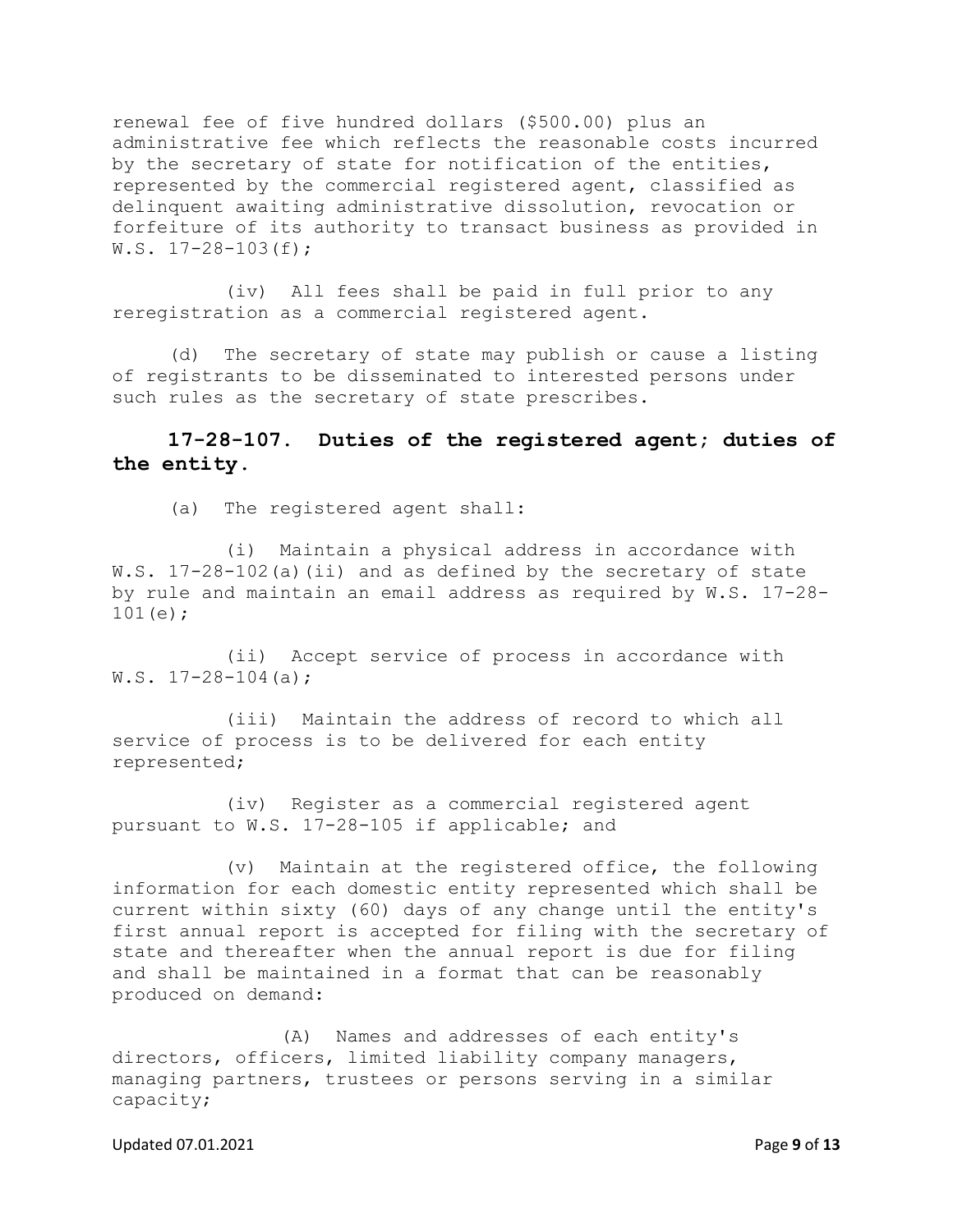(B) The name, physical address and business telephone number of a natural person who is authorized to receive communications from the registered agent as specified in W.S. 17-28-104(d);

(C) A copy of the written contract or agreement creating an agency relationship between the registered agent and a natural person with respect to accepting service of process on behalf of each business entity represented by the registered agent.

(b) If the registered agent and the entity agree, the entity shall file with the secretary of state the information specified in paragraph (a)(iii) and subdivisions (a)(v)(A) and (B) of this section and the information specified in W.S. 17-28- 104(d). As verification of the agreement, the entity shall file with the secretary of state a consent form, as provided by that office, which acknowledges the entity's election under this subsection. If the information or form acknowledging the entity's election is filed with the secretary of state, then the registered agent has complied with the requirement to maintain such information under this section.

### **17-28-108. Production of records.**

(a) All records maintained pursuant to W.S. 17-28-107 are subject to periodic, special or other examination by the secretary of state or his representatives as deemed necessary or appropriate in investigations.

(b) The secretary of state may compel production of records required to be maintained pursuant to W.S. 17-28-107 in accordance with the provisions of the Wyoming Administrative Procedure Act.

(c) The secretary of state shall hold any records obtained pursuant to this section confidential except for information already on file with the secretary of state as part of a public document and information required to be in the annual report required by W.S. 17-16-1630(a). The secretary of state may release any such confidential information only pursuant to court ordered subpoena or to a bona fide law enforcement agency for use in a criminal investigation.

(d) Failure to produce or denial of access to records maintained pursuant to W.S. 17-28-107 to the secretary of state

#### Updated 07.01.2021 **Page 10** of **13**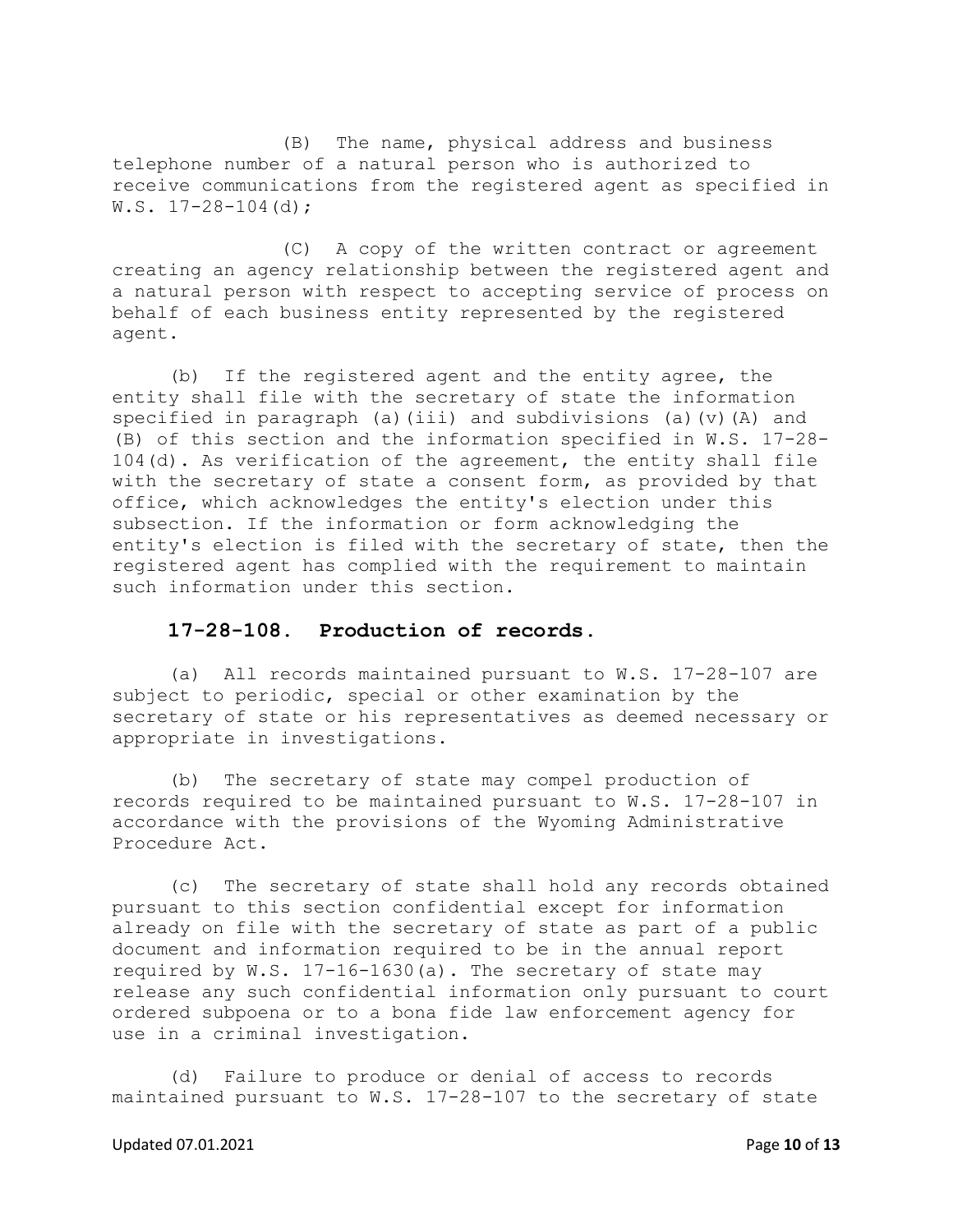on demand or failure to answer a validly issued and enforceable subpoena shall be punishable as provided in W.S. 17-28-109.

(e) Any business entity which provides false records required to be maintained pursuant to W.S. 17-28-107 to the entity's registered agent shall be punished by a fine not exceeding one thousand dollars (\$1,000.00), or by imprisonment not exceeding six (6) months, or both.

## **17-28-109. Actions against registered agents.**

(a) The secretary of state may impose a civil penalty not to exceed five hundred dollars (\$500.00) for each violation, with respect to each entity represented, of this chapter for which no other specific penalty is provided, and may deny or revoke any registration, require enhanced recordkeeping and refuse to accept filings for business entities served by a registered agent if the registered agent, or in the case of registered agent that is a corporation or other business entity, its officers, directors, members, partners or persons serving in a similar capacity:

(i) Has failed to make application for registration as a commercial registered agent under W.S. 17-28-105 if applicable;

(ii) Has failed to maintain records as required by W.S. 17-28-107;

(iii) Cannot be served at the address of the registered office or the registered agent's email address;

(iv) Has willfully violated or willfully failed to comply with any provision of this chapter; or

(v) Cannot be located at the address on the application provided to the secretary of state.

(b) A registered agent has complied with W.S. 17-28-107 if he has timely requested from the entity, either by certified letter or through an engagement letter or other similar document, that the required information be provided and be kept current within sixty (60) days of any change until the entity's first annual report is accepted for filing with the secretary of state. It shall be a defense to an action under paragraph (a)(ii) of this section if the registered agent notifies the secretary of state of the entity's failure to provide the

#### Updated 07.01.2021 **Page 11** of **13**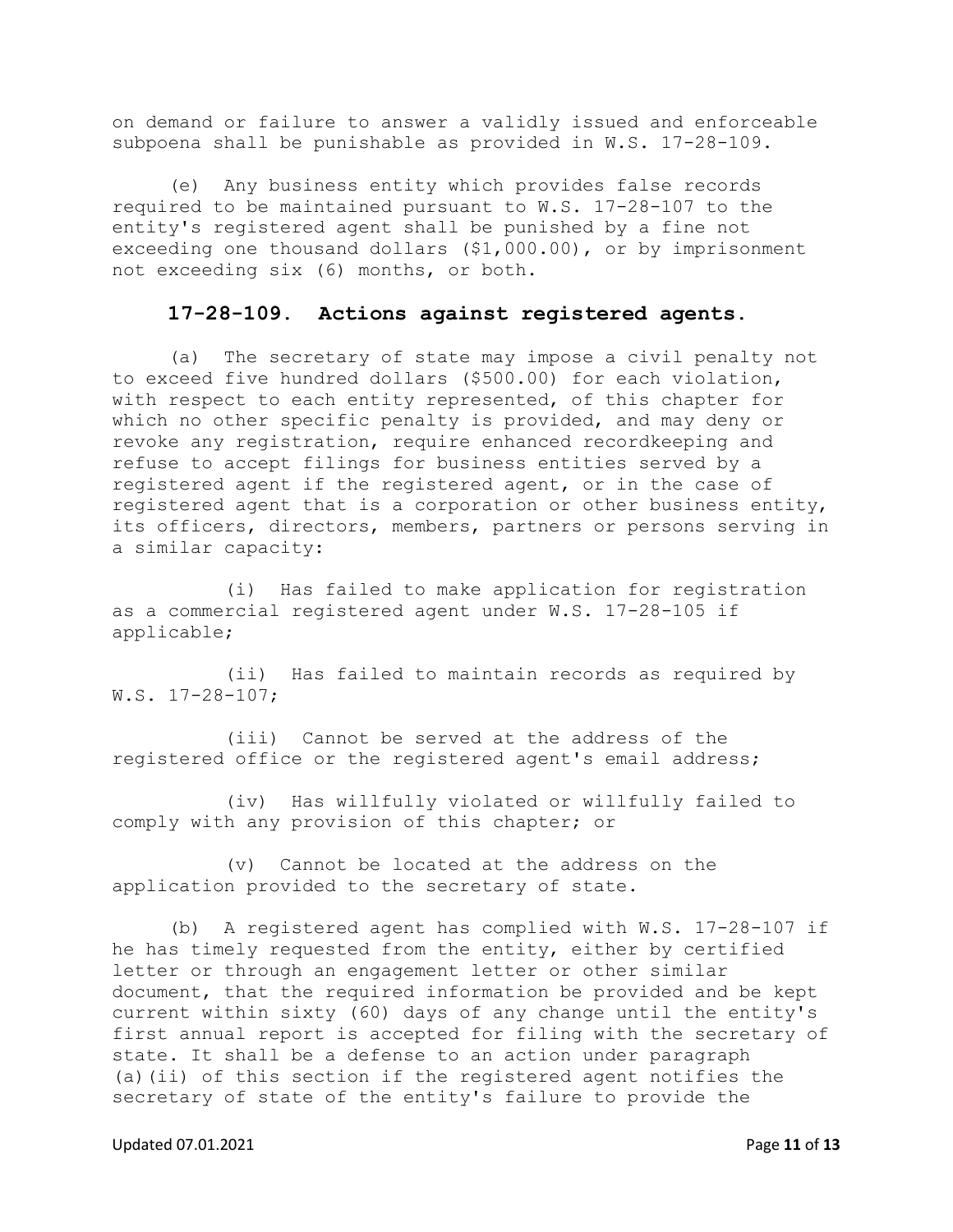required information or of the registered agent's belief that the information is inaccurate, and the registered agent resigns within sixty (60) days after the date the certified letter requesting information has been sent. No fee shall be assessed a registered agent resigning pursuant to this subsection.

(c) The secretary of state may deny or revoke the registration of a registered agent who has been convicted of any felony or has had an application for commercial registered agent denied or revoked, or in the case of a registered agent that is a corporation or other business entity, its officers, directors, members, partners or persons serving in a similar capacity have been convicted of any felony or have had an application for commercial registered agent denied or revoked.

(d) In any action pursuant to this section the prevailing party may recover costs of investigation, court costs and attorney's fees.

(e) It shall be a defense to any violation under this section if the agent, in the exercise of reasonable diligence could not have known that:

(i) The information maintained by the agent is inaccurate;

(ii) The information provided by the entity represented is inaccurate; or

(iii) An entity used the registered agent's identity or address without the registered agent's knowledge or consent.

(f) The secretary of state may deny registration, require enhanced recordkeeping and refuse to accept filings from any registered agent pursuant to this section without a contested case hearing. If a contested case hearing is requested, this authority shall only apply until the hearing is resolved.

(g) Any penalty imposed against a registered agent pursuant to this act shall be paid pursuant to the final order as issued by the secretary of state. If the penalty is not paid within sixty (60) days of the order, or according to an alternate schedule indicated in the order, the secretary of state may refuse all filings by a registered agent until the penalty is paid. In addition, in the case of a registered agent that is a corporation or other business entity, the secretary of state may administratively dissolve the entity or revoke its

#### Updated 07.01.2021 **Page 12** of **13**